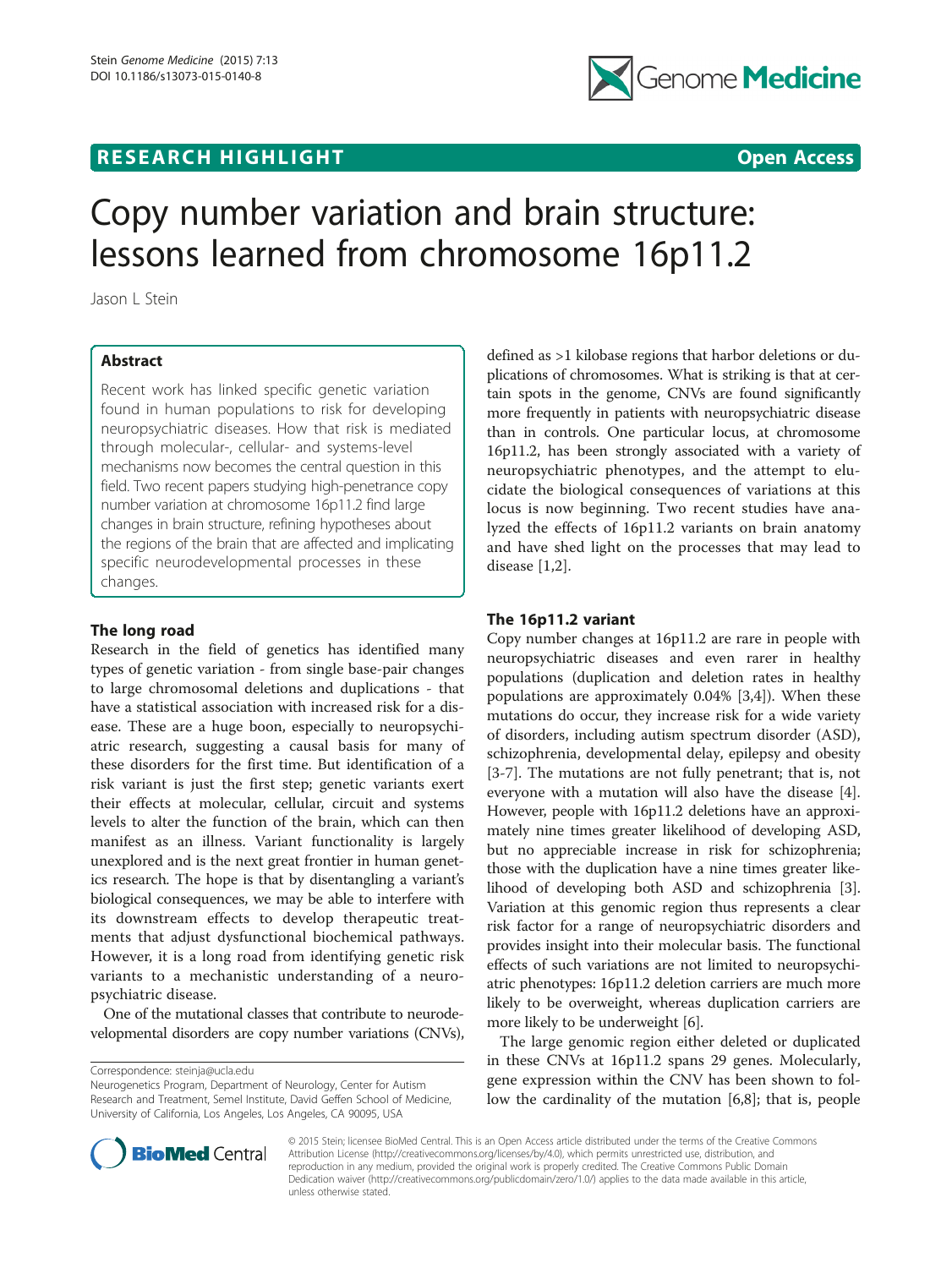with duplications have increased expression and deletion carriers have decreased expression of genes within the region. Interestingly, the expression of genes outside the region is also affected and those genes are often involved in synaptic function, chromatin modification, or are other known ASD risk genes [[8\]](#page-2-0). This implies a shared mechanism at the molecular level across different etiologies of ASD.

## The anatomy of a CNV

Given the neuropsychiatric risk and previously identified associations with head circumference [[6\]](#page-2-0), a clear next step is to determine if and how brain structure, as measured through magnetic resonance imaging (MRI), is affected in patients carrying 16p11.2 CNVs. Because this is a rare variant with high penetrance, it is useful for the study of known broad-spectrum disease phenotypes in relatively small sample sizes and in largely control populations; in turn, this has the advantage of enabling researchers to investigate the effect of the variation without their results being confounded by differences in medication or the altered environment of a patient. Two studies [[1](#page-2-0),[2](#page-2-0)] have recently measured macro-scale brain structure via MRI in individuals with 16p11.2 deletion  $(N = 27, N = 14, respectively)$  and duplication  $(N = 17,$  $N = 17$ , respectively), most of whom had not been diagnosed with either schizophrenia or ASD. Given the rarity of the mutation and the hypothesized large effects on the brain, these should be considered relatively large sample sizes.

Both studies find large global differences in intracranial volume and total white and gray matter volumes; deletion carriers have larger volumes and duplication carriers have smaller volumes relative to controls. Both studies find an effect in the same direction on cortical surface area, but less evidence is found for alterations in cortical thickness. This dichotomy is consistent with a developmental change in the formation of the brain. The radial unit hypothesis predicts that this type of abnormality in cortical surface area could be due to a greater number of neural progenitors being produced during fetal development in deletion carriers, which then differentiate to create a cortical plate with a larger surface area [[9\]](#page-2-0). The replicable findings of high effect across two cohorts give strong support to this developmental mechanism. In addition, these studies identify a phenotype that stem cell or animal models of the 16p11.2 mutation can attempt to replicate, and subsequently to correct through drug screening.

When studying chromosomal effects on the structure of specific brain regions, the picture becomes more complicated. One of the strongest findings was an effect on thalamic volume, which was greater in deletion carriers and smaller in duplication carriers in both studies,

even after controlling for a global measure of head size (intracranial volume). Overall cerebellar volume showed the same relationship in one study [\[1](#page-2-0)], but specific regions of the cerebellum were found to have the opposite direction of effect in the other [[2](#page-2-0)]. The volume of regions of the striatum had the same relationship with carrier status as thalamic volume in one study [\[2](#page-2-0)], but this was not significantly replicated in the other study [[1](#page-2-0)]. Regional, rather than global, thickness and area in specific cortical areas were not evaluated in one study [[1\]](#page-2-0), so it is currently not possible to assess the reproducibility of this phenotype. It should be noted that differences in the method of analysis, age of participants and genetic variation outside the 16p11.2 region, and within the region in an unaffected chromosome, could be responsible for the different results seen across the cohorts in the two studies. Obtaining a clearer picture of the specific regions affected in patients will take larger cohorts.

### Further down the road

These two studies are an excellent example of collaborative consortium-based science at work. Because 16p11.2 mutations are so rare, organizations such as the Simons Variations in Individuals Project and the 16p11.2 European Consortium aggregate individuals from many sites around the world to acquire enough subjects to obtain the statistical power to perform analyses like these. This collaborative framework allows the discovery of novel insights into rare genetic influences on brain structure and how they lead to disease. Similar efforts like the Enhancing Neuroimaging Genetics through Meta-analysis (ENIGMA) consortium [[10](#page-2-0)] are revealing how common variants affect brain structure, and may also lead to increases in mechanistic understanding about the links from genes to brains to disease, and everything in between. It is also critical that, given how resource intensive imaging studies on genetically defined cohorts are, they should be performed in such a way that the data be easily shared and analyzed by other investigators with minimal burden. This has not been the standard of practice in neuroimaging, as it is in genomics and genetics, but the differing findings in the two studies discussed here emphasize how useful this would be. Ultimately, such studies may help to delineate how genetic variation leads to neuropsychiatric diseases through alterations in brain structure.

#### Abbreviations

ASD: Autism spectrum disorders; CNV: Copy number variation; ENIGMA: Enhancing neuroimaging genetics through meta-analysis.

#### Competing interests

The author declares that they have no competing interests.